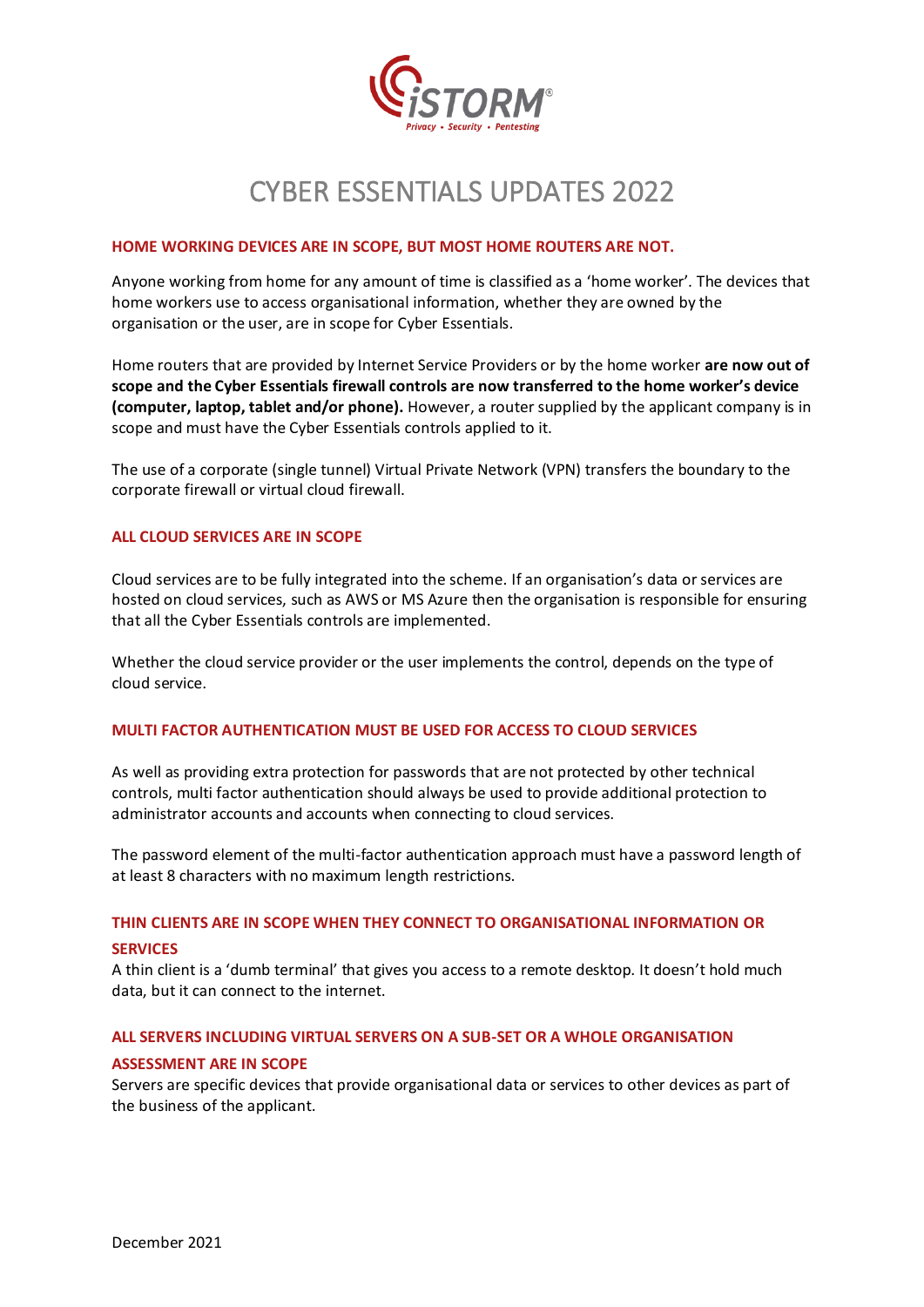

#### **DEFINITION OF A 'SUB-SET' AND ITS IMPACT ON SCOPE**

A sub-set is defined as a part of the organisation whose network is segregated from the rest of the organisation by a firewall or VLAN. A sub-set can be used to define what is in scope or what is out of scope of Cyber Essentials. Use of individual firewall rules per device are no longer acceptable.

## **DEFINITION OF 'LICENSED AND SUPPORTED'**

Licensed and supported software is software that you have a legal right to use and that a vendor has committed to support by providing regular patches or updates. The vendor must provide the future date when they will stop providing updates. The vendor does not have to be the original creator of the software, but they must have the ability to modify the original software to create updates.

## **ALL SMART PHONES AND TABLETS CONNECTING TO ORGANISATIONAL DATA AND SERVICES ARE**

## **CONFIRMED IN SCOPE WHEN CONNECTING TO CORPORATE NETWORK OR MOBILE INTERNET**

#### **SUCH AS 4G AND 5G.**

However, mobile or remote devices used only for voice calls, text messages or multi-factor authentication applications are out of scope.

## **DEVICE LOCKING**

Biometrics or a minimum password or pin length of 6 characters must be used to unlock a device.

## **PASSWORD-BASED AND MULTI-FACTOR AUTHENTICATION REQUIREMENTS**

When using passwords, one of the following protections should be used to protect against bruteforce password guessing:

- Using multi-factor authentication
- Throttling the rate of unsuccessful or guessed attempts.
- Locking accounts after no more than 10 unsuccessful attempts.

Technical controls are used to manage the quality of passwords. This will include one of the following:

- Using multi-factor authentication in conjunction with a password of at least 8 characters, with no maximum length restrictions.
- A minimum password length of at least 12 characters, with no maximum length restrictions.
- A minimum password length of at least 8 characters, with no maximum length restrictions and use automatic blocking of common passwords using a deny list

People are supported to choose unique passwords for their work accounts.

New guidance has been created on how to form passwords. It is now recommended that three random words are used to create a password that is long, difficult to guess and unique.

There is an established process to change passwords promptly if the applicant knows or suspects the password or account has been compromised.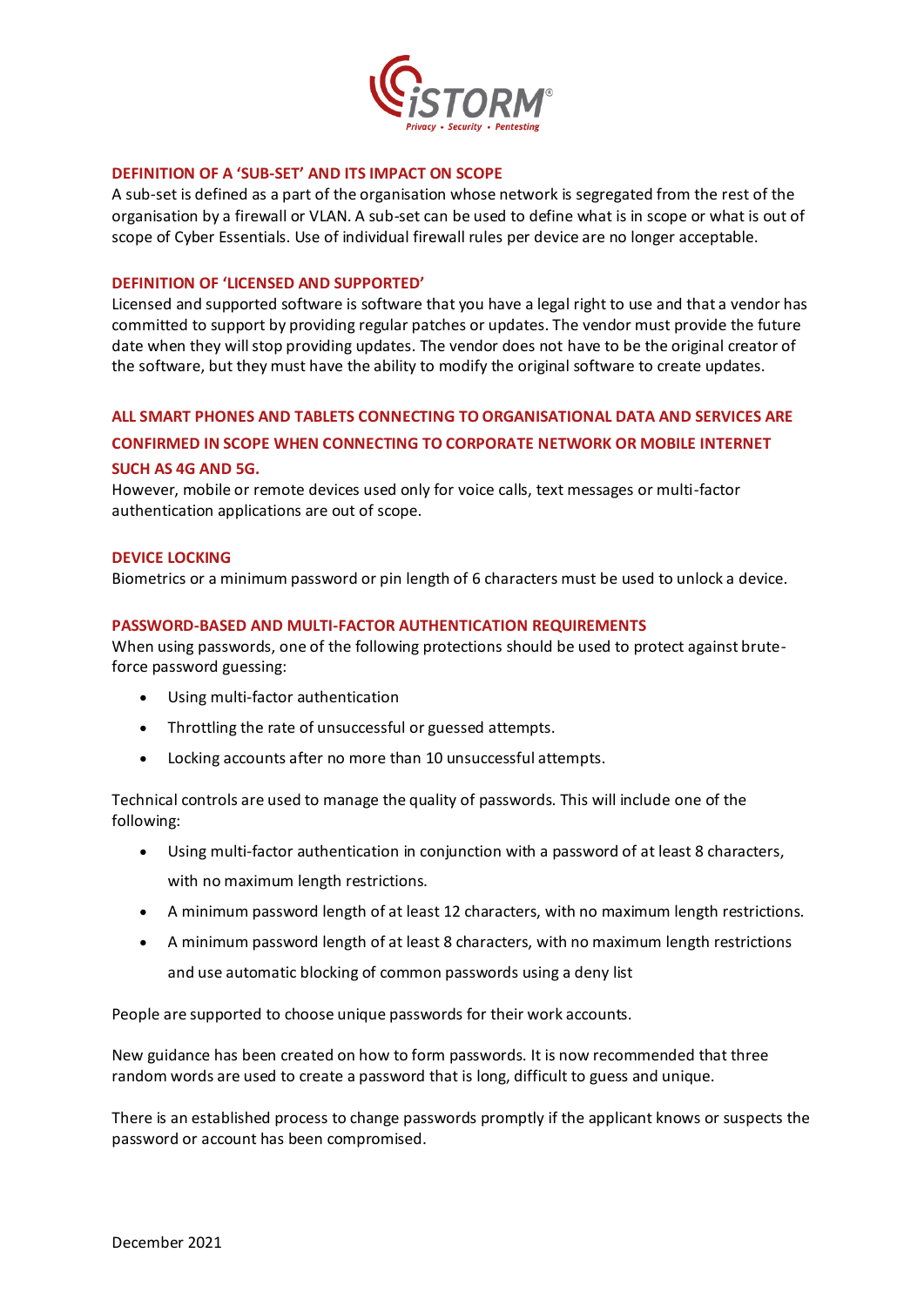

## **ACCOUNT SEPARATION**

Use separate accounts to perform administrative activities only (no emailing, web browsing or other standard user activities that may expose administrative privileges to avoidable risks)

## **THE SCOPE OF AN ORGANISATION MUST INCLUDE END-USER DEVICES**

If an organisation certifies their server systems only, they ignore the threats that come from their administrators who administered those server systems. The change to this requirement closes the loop-hole where organisations were able to certify their company without including any end user devices. Cyber Essentials must now include end point devices.

#### **ALL HIGH AND CRITICAL UPDATES MUST BE APPLIED WITHIN 14 DAYS AND REMOVE**

## **UNSUPPORTED SOFTWARE**

All software on in scope devices must be:

- Licensed and supported
- Removed from devices when it becomes un-supported or removed from scope by using a defined 'sub-set' that prevents all traffic to/from the internet.
- Have automatic updates enabled where possible
- Updated, including applying any manual configuration changes required to make the update

effective, within 14 days of an update being released, where:

- The update fixes vulnerabilities described by the vendor as 'critical' or 'high risk'
- The update addresses vulnerabilities with a CVSS v3 score of 7 or above

– There are no details of the level of vulnerabilities the update fixes provide by the vendor

#### **GUIDANCE ON BACKING UP**

Backing up your data is not a technical requirement of Cyber Essentials, however there is now guidance on backing up important data and implementing an appropriate backup solution is highly recommended.

#### **TWO ADDITIONAL TESTS HAVE BEEN ADDED TO THE CYBER ESSENTIALS PLUS AUDIT**

- 1. Test to confirm account separation between user and administration accounts
- 2. Test to confirm MFA is required for access to cloud services.

#### **HOW THE CHANGES WILL WORK**

There will be a grace period of one year to allow organisations to make the changes for the following requirements:

# **1. MFA FOR CLOUD SERVICES**

- a. The requirement will apply for administrator accounts from January 2022
- b. The MFA for users requirement will be marked for compliance from January 2023

#### **2. THIN CLIENTS**

- a. Thin Clients need to be supported and receiving security updates, the requirement will be marked for compliance from January 2023
- b. The new question will be for information only for first 12 months.